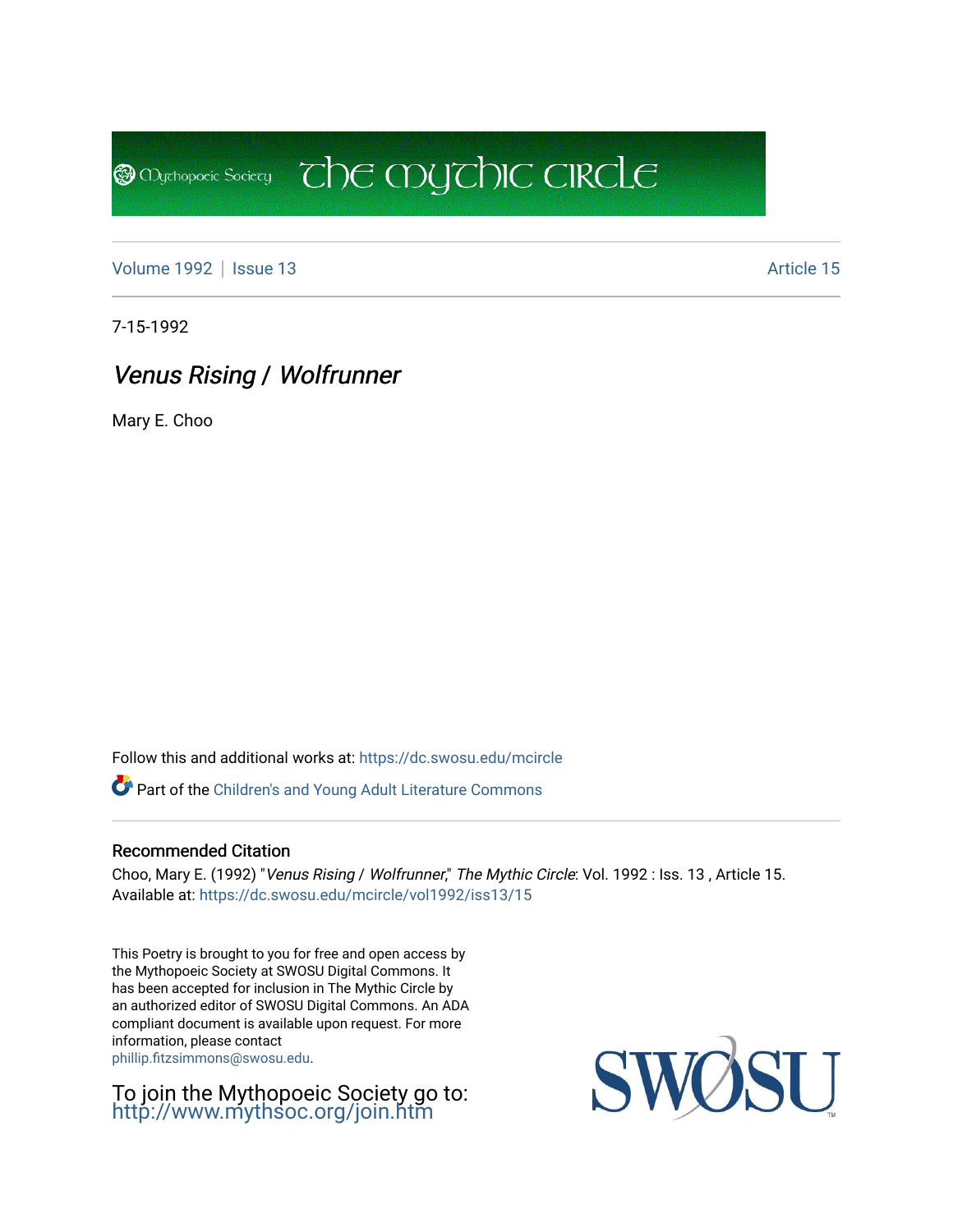### Mythcon 52: The Mythic, the Fantastic, and the Alien

Albuquerque, New Mexico; July 29 - August 1, 2022 <http://www.mythsoc.org/mythcon/mythcon-52.htm>



#### Abstract

Venus Rising: my fascination with fire leads me to consider your potent vision pinned candle-bright to a saffron sky Wolfrunner: dark heart engendered lord you are the keeper of midnight trees

#### Additional Keywords

Poetry; Venus Rising; Wolfrunner; Mary E. Choo